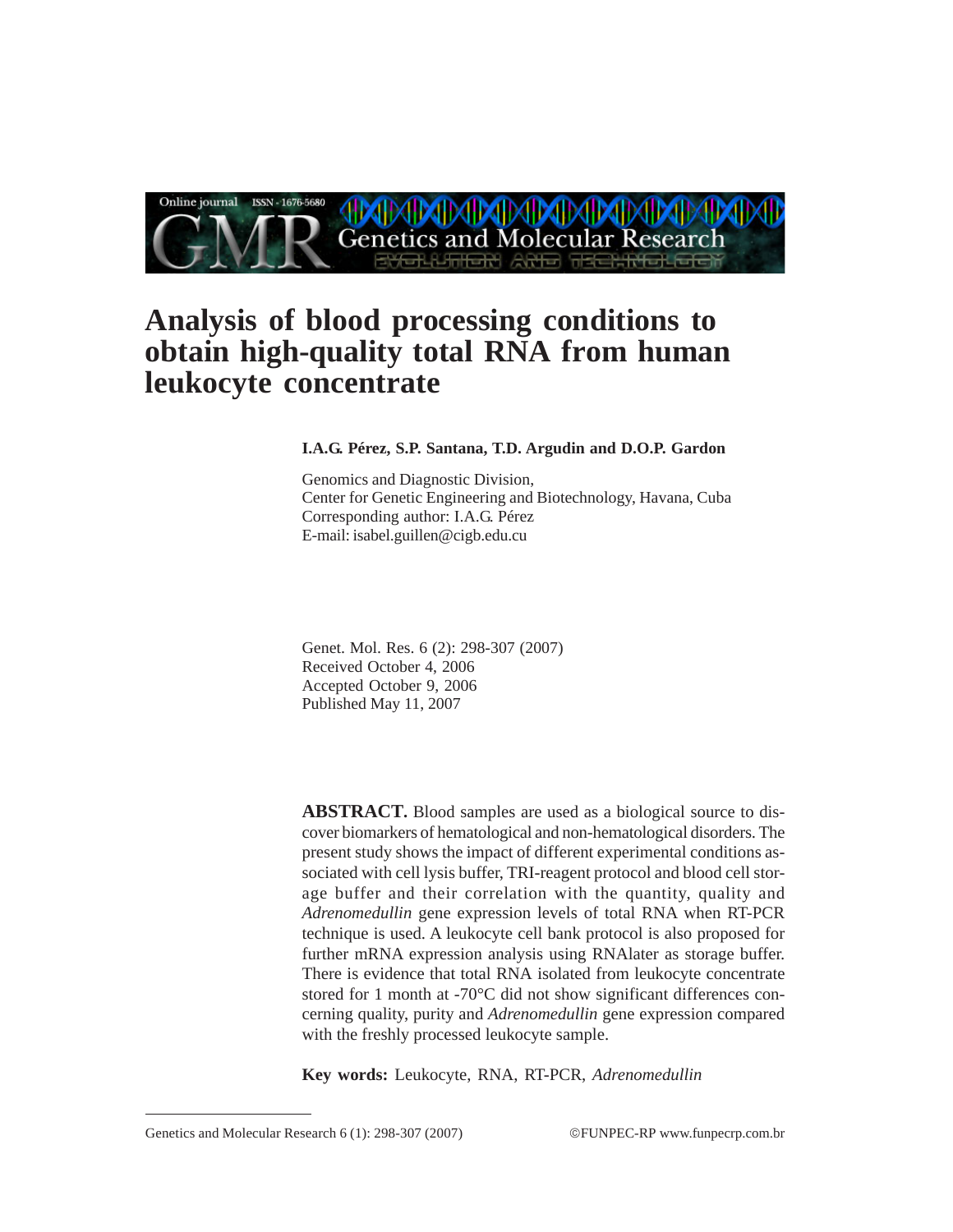# **INTRODUCTION**

Peripheral blood has been regarded as an attractive tissue for biomedical and clinical research due to its rich genetic information and the feasibility of sample collection. It plays a crucial role in immune-related diseases, including infection, cancer and metabolism in humans and animals (Kephart and Shenoi, 1998). Blood is used in the diagnosis of hematological diseases, and it is also being explored to discover surrogate markers for a wide range of nonhematological disorders. Therefore, the transcriptome of blood cells may be used as a health sensor, the so-called "sentinel principle" (Liew, 2004; Marteau et al., 2005; Burczynski and Dorner, 2006).

Gene expression profile studies with whole blood RNA samples have been difficult due to the heterogeneous cellular nature of blood and the high-globin mRNA concentration (Ambion, Inc., has estimated that globin transcripts represent as much as 70% of the total mRNA population). Many different techniques are used to separate fractions of blood cells prior to RNA isolation, but the impact of these different approaches on the whole genome is still being studied (GeneChip®).

RNA extraction methods from blood cells must be effective and efficient in order to guarantee high quality of the purified RNA, which is required for many of the current quantitative gene expression studies using real-time polymerase chain reaction (RT-PCR) or microarrays. RNA quality ensures accuracy and sensitivity in these techniques, which are a critical parameter for the interpretation of results.

The present report shows the impact of different experimental conditions associated with cell lysis buffer, TRI-reagent protocol and blood cell storage buffer as well as their correlation with the quantity, quality and *Adrenomedullin* (ADM) gene expression of total RNA when RT-PCR technique is used.

Here, a leukocyte bank protocol is proposed for future mRNA expression analysis. This protocol describes procedures for isolating RNA from leukocyte populations obtained from whole blood samples collected from human volunteers. The present results will help those who use gene expression techniques by providing an optimized protocol for obtaining total RNA of high integrity from leukocytes with the quality and quantity required.

Previous results have been influenced by other variables associated with individuals, such as gender, age, and health status (Fan and Hegde, 2005). In this study, samples from the same individual were used per protocol carried out by the same investigator, in order to minimize the effect of these variables.

#### **MATERIAL AND METHODS**

## **Erythrocyte lysis and isolation of leukocyte populations**

After voluntary, written and informed consent, whole blood samples were taken by venipuncture and collected using EDTA tubes (EDTA, 1.5 mg/mL of blood). After gentle mixing, the whole blood was stored at 2-8°C for no more than 2 h. Leukocyte populations were obtained by standardized erythrocyte lysis for 5 min using an NH<sub>4</sub>Cl lysis solution (containing 3.7 g disodium EDTA salt, 80.2 g NH<sub>4</sub>Cl and 8.4 g NaHCO<sub>3</sub> per liter, and prepared with distilled H<sub>2</sub>O treated with diethyl pyrocarbonate) (Klevezas et al., 2000) or

Genetics and Molecular Research 6 (1): 298-307 (2007) www.funpecrp.com.br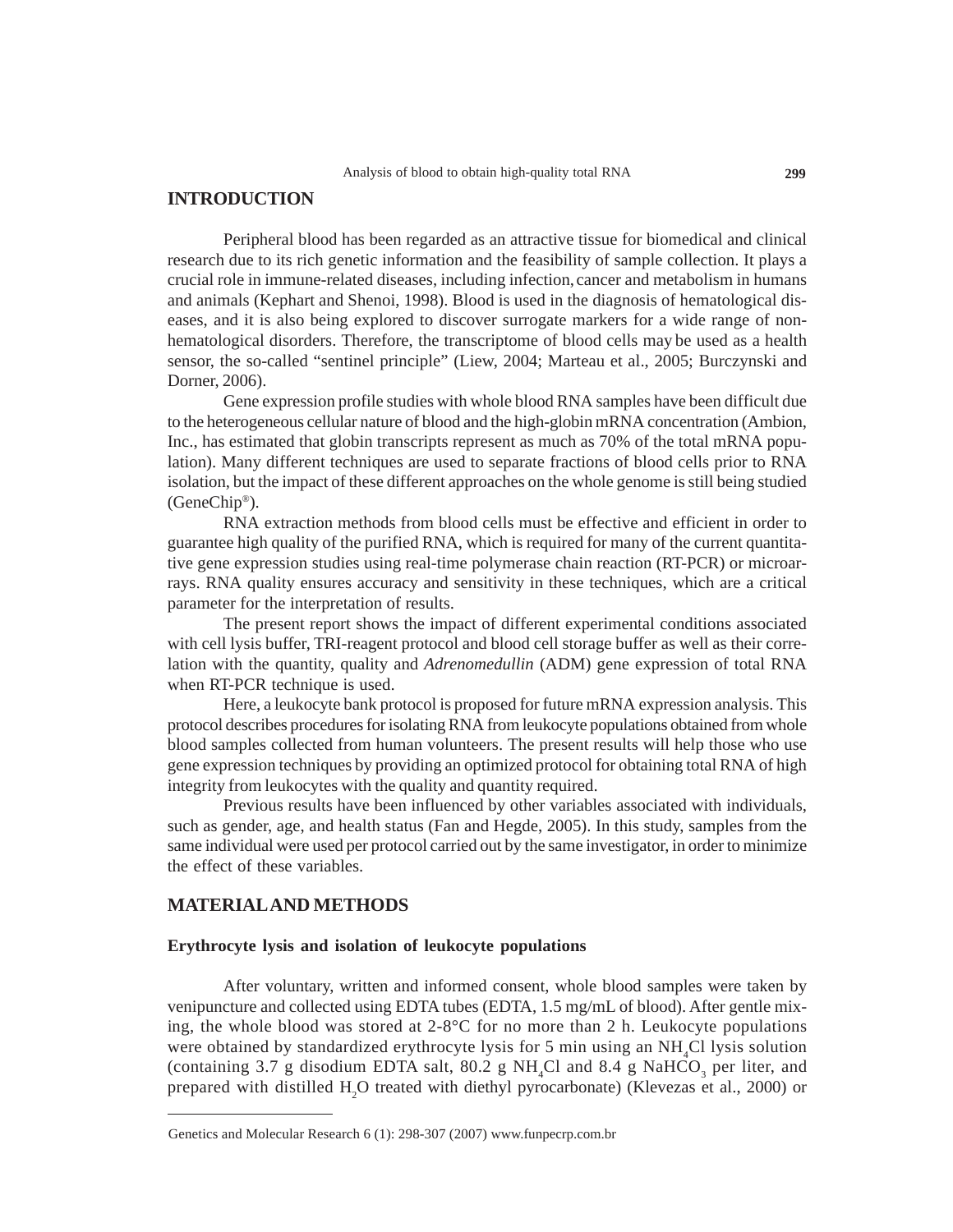#### I.A.G. Pérez et al. **300**

using a commercial cell lysis buffer (Promega Corporation, USA). Samples were centrifuged at 2500 rpm for 5 min. Lysis and centrifugation were repeated three times to obtain a blank pellet of cells.

## **RNA isolation from whole leukocytes**

Leukocytes were processed immediately to obtain total RNA (time 0) or were stored at -70°C for 1 month in 1 mL RNAlater buffer (Ambion Inc., Austin, TX, USA) (Kraev et al., 2003) (time 1). The advantages and disadvantages of the RNAlater as storage buffer were evaluated in order to achieve an adequate equilibrium between RNA quality and gene expression during cell storage.

Cells were treated using TRI-reagent (Sigma, St. Louis, MO, USA) according to the manufacturer's instructions. Briefly, cells were lysed directly in the Eppendorf tube passing them several times through a pipette to form a homogenous lysate, and the samples were allowed to stand for 5 min at room temperature. Afterward, 0.2 mL chloroform per mL TRIreagent was added and shaken vigorously for 15 s. Later, samples were left for 15 min at room temperature and were centrifuged at 12,000 rpm for 15 min at  $4^{\circ}$ C. The centrifugation separated the mixture into 3 phases; afterward, the aqueous phase was transferred to a fresh tube and then 0.5 mL isopropanol per mL TRI-reagent used was added. The sample was incubated for 8 min at room temperature and was then centrifuged at 12,000 rpm for 10 min at  $4^{\circ}$ C. The supernatant was removed and the RNA pellet was washed, adding 1 mL 75% ethanol per mL TRI-reagent, and then centrifuged at 12,000 rpm for 5 min at  $4^{\circ}$ C. The RNA pellet was airdried for 5 min and an appropriate volume of water treated with diethyl pyrocarbonate was added.

Erythrocyte lysis, cell separation procedure and total RNA purification steps required at least 2 h for each sample processed (Table 1). The time needed for sample processing increased in accordance to the total number of samples processed at the same time.

| Table 1. Time and equipment to obtain total RNA from peripheral blood. |                                                                   |                                                                                  |                                                                                                         |                                    |
|------------------------------------------------------------------------|-------------------------------------------------------------------|----------------------------------------------------------------------------------|---------------------------------------------------------------------------------------------------------|------------------------------------|
| Equipment for<br>total blood<br>processing during<br>red cell lyses    | Equipment for<br>total RNA<br>isolation from<br>leukocyte pellets | Duration of the<br>procedure of red cell<br>lyses/number of<br>processed samples | Duration of the procedure<br>for total RNA isolation with<br>TRI-reagent/number of<br>processed samples | Total<br>time<br>delay             |
| a) Centrifuge<br>(Eppendorff 5804,                                     | a) Microcentrifuge<br>(Eppendorf 5415,                            | $\approx$ 40 min/1 sample                                                        | $\approx$ 1 h, 20 min/1 sample                                                                          | $\approx$ 2 h                      |
| USA)<br>b) Shaker                                                      | Hamburg,<br>Germany)                                              | $\approx$ 1 h/6 samples                                                          | $\approx$ 2 h/6 samples                                                                                 | $\approx$ 3 h                      |
| Heidolph, Reax 2,<br>Schwabach,<br>Germany)                            | b) Vortex (Janke $\&$<br>Kunkel, Staufen,<br>Germany)             | $\approx$ 1 h. 10 min/<br>14 samples                                             | $\approx$ 3 h/14 samples                                                                                | $\approx$ 4 h.<br>$10 \text{ min}$ |

Genetics and Molecular Research 6 (1): 298-307 (2007) www.funpecrp.com.br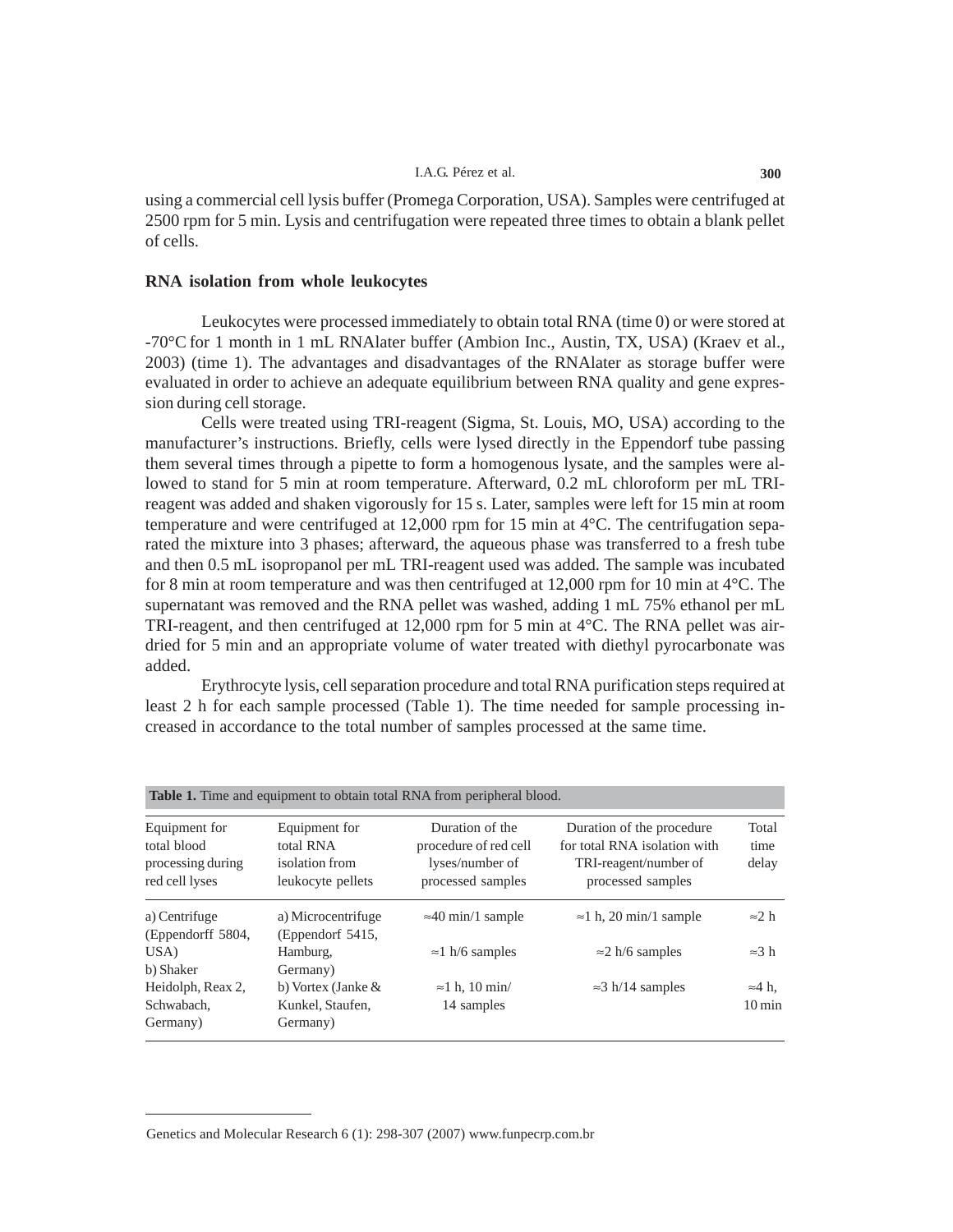Four protocols for RNA isolation from leukocyte populations were tested. The conditions examined varied in the volume of blood per sample, in the TRI-reagent volume per volume of blood processed, and in the number of samples processed at the same time (Table 2).

| <b>Table 2.</b> Experimental conditions. |                                 |                                          |                                       |
|------------------------------------------|---------------------------------|------------------------------------------|---------------------------------------|
| Protocol                                 | Blood volume per sample<br>(mL) | TRI-reagent volume/<br>blood volume (mL) | Samples processed at<br>the same time |
|                                          | 10                              | 0.1                                      | 14                                    |
| $\overline{2}$                           |                                 | 0.6                                      | 14                                    |
| 3                                        |                                 | 0.6                                      | 6                                     |
| $\overline{4}$                           | 3.2                             | 1.25                                     | h                                     |

RNA yield and quality were assessed by spectrophotometry at A260 and A280 nm and using agarose RNA electrophoresis. Absorbance 260/280 nm ratios of isolated RNA should be between 1.7 and 2.1 (Wilfinger et al., 1997). This means that RNA is free from most of the contaminating proteins, including RNases.

## **RT-PCR**

Before RT-PCR technique, previously obtained whole RNA was treated with DNAase (Promega Biotech, Madison, WI, USA) as recommended by the supplier. RT-PCR assay was performed using a human 23-kDa highly basic protein as housekeeping gene (Zhumabayeva et al., 2004; Rogler et al., 2004; Mirza et al., 2005), and the ADM as sensor gene. ADM gene (a potent, long-lasting vasodilator peptide,originally isolated from human pheochromocytoma) was discovered in 1993. Itssignaling has a particular significance in the biology of endothelial cells, protecting these from the apoptosis, promoting angiogenesis, and affecting vascular tone and permeability (Nagaya et al., 2005). It is known that this gene shows a rapid change in expression due to some technical influences such as temperature (Marteau et al., 2005).

cDNA synthesis was performed at  $37^{\circ}$ C for 60 min using 1 µg RNA, 0.5 µg hexamer primer, and 200 U Moloney murine leukemia virus (MoMLV) reverse transcriptase (Promega, USA). After reverse transcription, cDNA was amplified by a standard PCR protocol in the Mastercycler gradient instrument (Pharmacia, USA). The 30-µL PCR mixture for the 23-kDa highly basic protein and the ADM genes contained 1X PCR buffer, 4 mM MgCl<sub>2</sub>, 5 µL template cDNA and 50 pM of each pair of oligonucleotides (Heber Biotec, Havana, Cuba). Oligonucleotide sequences were: 5'-TAAACAGGTACTGCTGGGCCGGAAGGTG-3' (forward primer) and 5'-CACGTTCTTCTCGGCCTGTTTCCGTAGC-3' (reverse primer) for 23KD gene (*X56932*),5'-CTCTGAGTCGTGGGAAGAGG-3' (forward primer) and 5'-CGTGTGCTTGTGG CTTAGAA-3' (reverse primer) for ADM gene (*NM\_001124*).

Cycling steps were an initial denaturation at 95°C for 5 min and 30 cycles for each of the following steps:  $95^{\circ}$ C for 1 min,  $60^{\circ}$ C for 1 min, and  $72^{\circ}$ C for 1 min. PCR products were analyzed by electrophoresis on 2% agarose gels to ensure amplification of the appropriate size fragment. Negative PCR control did not showdetectable amplification products.

Genetics and Molecular Research 6 (1): 298-307 (2007) www.funpecrp.com.br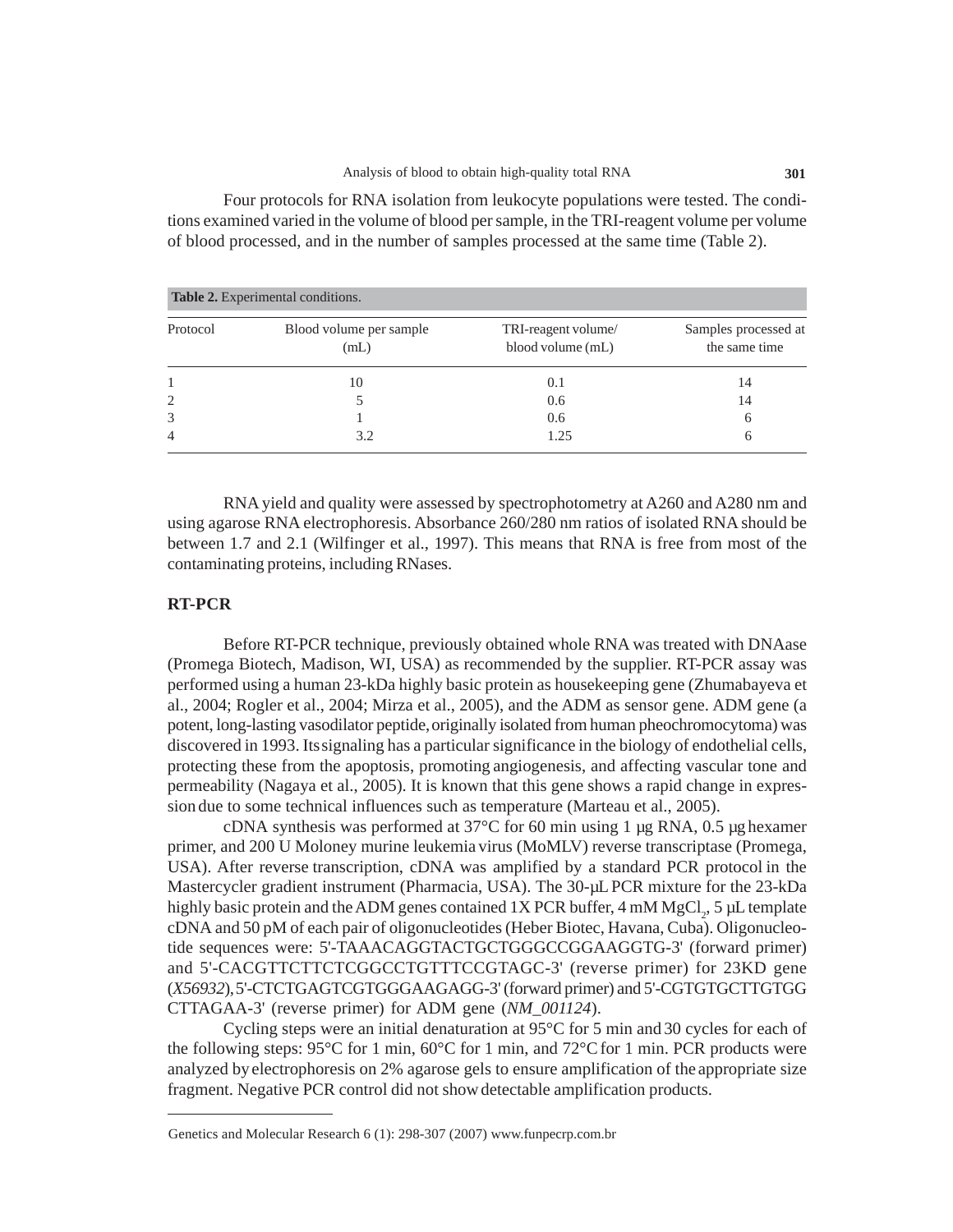#### I.A.G. Pérez et al. **302**

#### **Statistical analysis**

The assumption of normality was verified using the Shapiro-Wilk test, and Spearman's correlation coefficient was calculated as a measure of linear association between the total blood volume/sample and six variables included in the assay. The two-sample Student *t*-test was performed to compare ADM gene expression using two lysis buffers, and the RNA quality and stability to the different storage times were evaluated using the Wilcoxon signed-rank test. The level of significance selected was 0.05.

## **Image analysis**

RNA and DNA imagedetection and quantification were obtained using UV light (Fisher Scientific, Leicestershire, UK) and digital camera (Kodak, Rochester, NY, USA). The optical density of the nucleic acid bands was quantified using the Image J 1.33µ software (Wayne Rasband, USA).

# **RESULTS**

Quality, purity and ADM gene expression for the total RNA obtained from peripheral blood using two different cell lysis buffers (NH<sub>4</sub>Cl lysis solution and a commercial cell lysis buffer) were compared in order to have a source of lysis buffer to use in gene expression studies. The results are presented in Table 3 and Figure 1. There were no significant differences between ADM gene expression with commercial buffer and  $NH<sub>4</sub>Cl$  cell lysis solution (P = 0.213). Despite the fact that the two buffers showed significant differences according to quality and quantity of the total RNA isolated, these results are not biologically significant since they were within the appropriate range of A260/A280 and 28S/18S ratios and they had similar ADM gene levels.

| <b>Table 3.</b> Total RNA quality and integrity using two lysis buffers. |                 |                    |  |
|--------------------------------------------------------------------------|-----------------|--------------------|--|
| Samples                                                                  | A260/A280       | rRNA 28S/18S ratio |  |
| $NH4Cl$ lysis solution (N = 6)                                           | $2.15 \pm 0.34$ | $1.27 + 0.01$      |  |
| Commercial cell lysis buffer $(N = 6)$                                   | $1.77 + 0.06$   | $1.86 + 0.47$      |  |
| Student <i>t</i> -test: two-sample assuming unequal variances            | 0.044           | 0.048              |  |

Data are reported as means  $\pm$  SD.

Subsequently, total RNA extraction from concentrated leukocytes containing platelet cells, granulocytes (neutrophils and basophils) and mononuclear cells (lymphocytes and monocytes) was performed using NH<sub>4</sub>Cl lysis solution. For this purpose, four RNA extraction protocols were tested using different conditions according to various amounts of blood per sample and different TRI-reagent volumes per volume of blood processed. In each protocol, different numbers of samples were tested by the same person simultaneously. The Spearman correlation test demonstrated a positive correlation among most of the variables examined (total RNA

Genetics and Molecular Research 6 (1): 298-307 (2007) www.funpecrp.com.br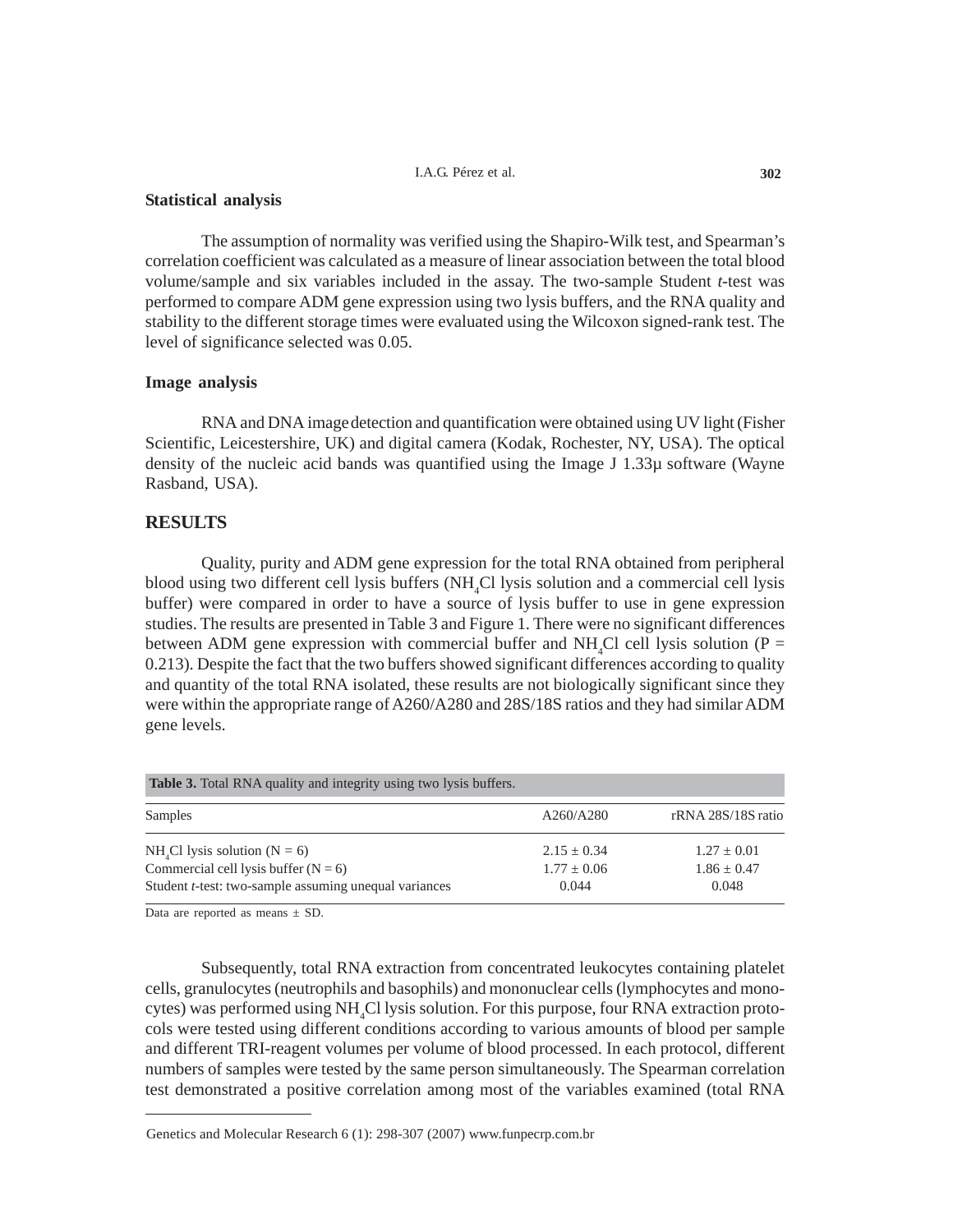

**Figure 1.** *Adrenomedullin* gene expression in total RNA isolated using NH<sub>4</sub>Cl lysis solution or commercial lysis buffer. N  $= 12$  (6 samples per group); P  $= 0.213$ .

yield/sample, A260/A280 nm ratio, time delay, number of samples processed at the same time, and optical density of 28S/18S ribosomal RNA bands (rRNA)), when total blood volume per sample was considered as the independent variable (Figure 2, Table 4).



**Figure 2.** Spearman rank order correlations (r) between six variables included in the experimental protocols. Considering total blood volume per sample (number 1) as independent variable, a positive correlation for dependent variables studied was observed. Total RNA yield/sample  $(r = 0.56)$  (number 2), relation A260/A280 nm  $(r = 0.40)$  (number 3), time delay  $(r = 0.82)$  (number 5), number of processed samples at the same time  $(r = 0.82)$  (number 6). Optical density 28S/18S ribosomal RNA bands (r = -0.004) (number 4) showed a negative correlation with the independent variable. \*P  $\leq$  0.05.

Genetics and Molecular Research 6 (1): 298-307 (2007) www.funpecrp.com.br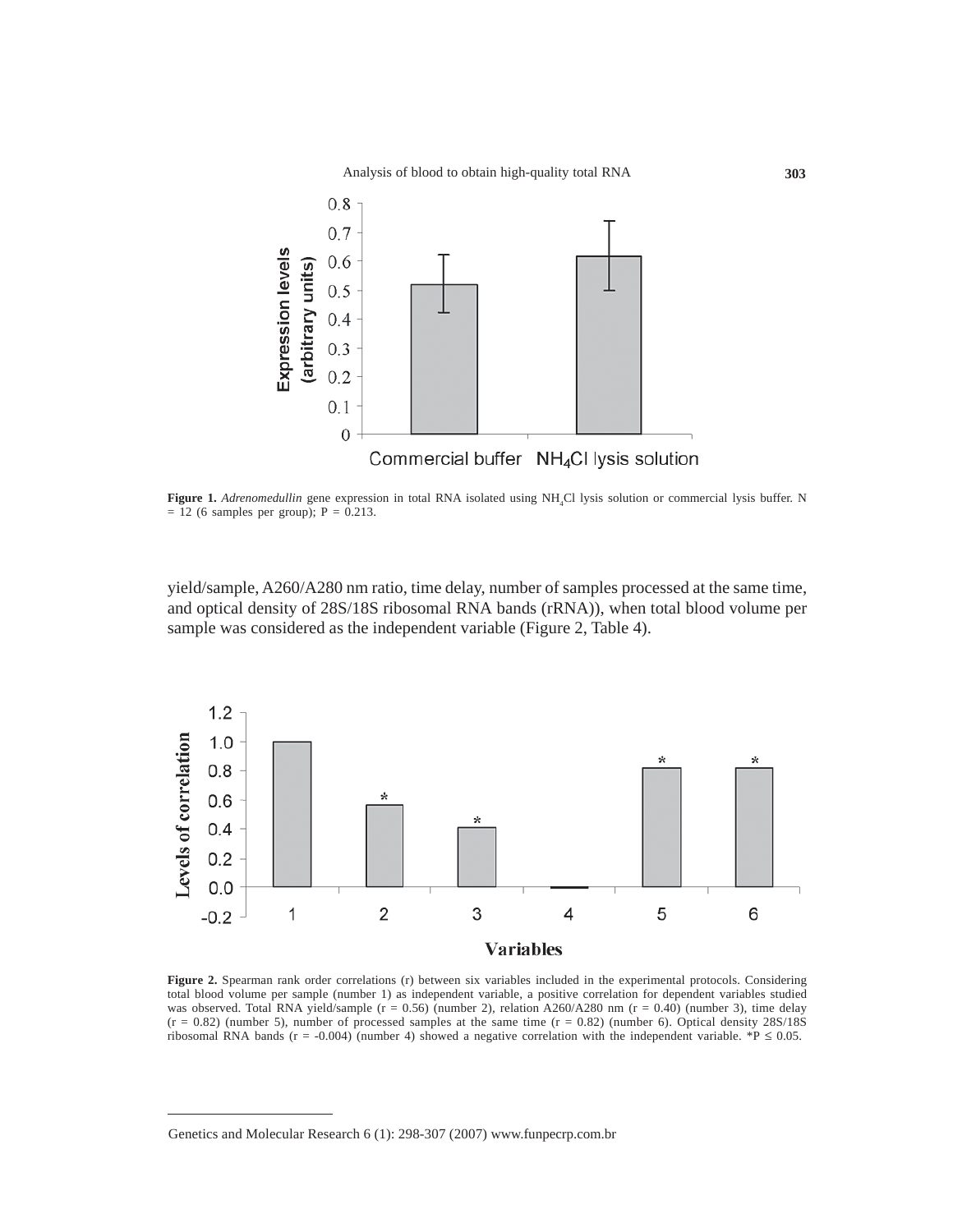I.A.G. Pérez et al. **304**

| <b>Table 4.</b> Quantitative results of the variables evaluated in each protocol. |                      |                 |                    |
|-----------------------------------------------------------------------------------|----------------------|-----------------|--------------------|
| Protocol                                                                          | Total RNA yield (µg) | A260/A280       | rRNA 28S/18 ratio  |
|                                                                                   | $31.36 \pm 12.75$    | $4.83 \pm 4.78$ | 1.208              |
| 2                                                                                 | $11.13 \pm 8.72$     | $1.89 \pm 0.07$ | $0$ (RNA degraded) |
| 3                                                                                 | $7.17 \pm 2.86$      | $2.15 \pm 0.30$ | 1.276              |
| $\overline{4}$                                                                    | $19.65 \pm 3.01$     | $2.01 \pm 0.03$ | 1.218              |

Data are reported as means  $\pm$  SD.

To test the effect of temperature and time delay on RNA quality and ADM gene expression levels, leukocyte populations were stored at -70°C for a month. Table 5 and Figure 3 show the quantity and quality of total RNA and the ADM gene expression levels, respectively, in samples processed immediately (time 0) and one month later (time 1). Similar results were found for both conditions. Only the RNA yield of samples processed at time 1 was significantly higher.

**Table 5.** Quality, quantity and integrity of total RNA obtained from two times of conservation of leukocyte concentrate.

| Samples ( $N = 5$ )    | A260/A280       | Total RNA yield  | rRNA 28S/18S ratio |
|------------------------|-----------------|------------------|--------------------|
| Time 0                 | $2.15 \pm 0.33$ | $7.16 \pm 2.86$  | $1.27 \pm 0.21$    |
| Time 1                 | $1.66 \pm 0.06$ | $11.52 \pm 6.22$ | $1.86 \pm 0.09$    |
| Wilcoxon (paired test) | 0.345           | 0.0046           | 0.345              |

Data are reported as means  $\pm$  SD.

# **DISCUSSION**

Inappropriate processing, handling and storage of blood samples are common problems that cause undesired results in nucleic acid isolation and its subsequent analysis. RNA is particularly labile in the complex mixture of cells and proteins present in blood samples, and several considerations are critical for RNA isolation. Avoiding RNA degradation by RNase activity in blood lysates is a difficult task, due to the higher RNase activity in blood compared to other tissues. Samples should be processed as soon as possible after blood collection. College of American Pathologists (http://www.cap.org) guidelines recommend storing blood samples at 4°C and processing them within 2 h after their extraction. Allowing blood samples to stand at room temperature before being used for RNA isolation, leads to diminished quality of the isolated nucleic acids (Kephart and Shenoi, 1998).

The evaluation of purity, quality and expression levels of sensor genes in total RNA samples is an indispensable tool for gene expression profile studies because it offers a higher confidence in the interpretation of results. In this case, an RT-PCR analysis showed that ADM gene expression levels in RNA obtained using two different lysis buffers were similar. In addi-

Genetics and Molecular Research 6 (1): 298-307 (2007) www.funpecrp.com.br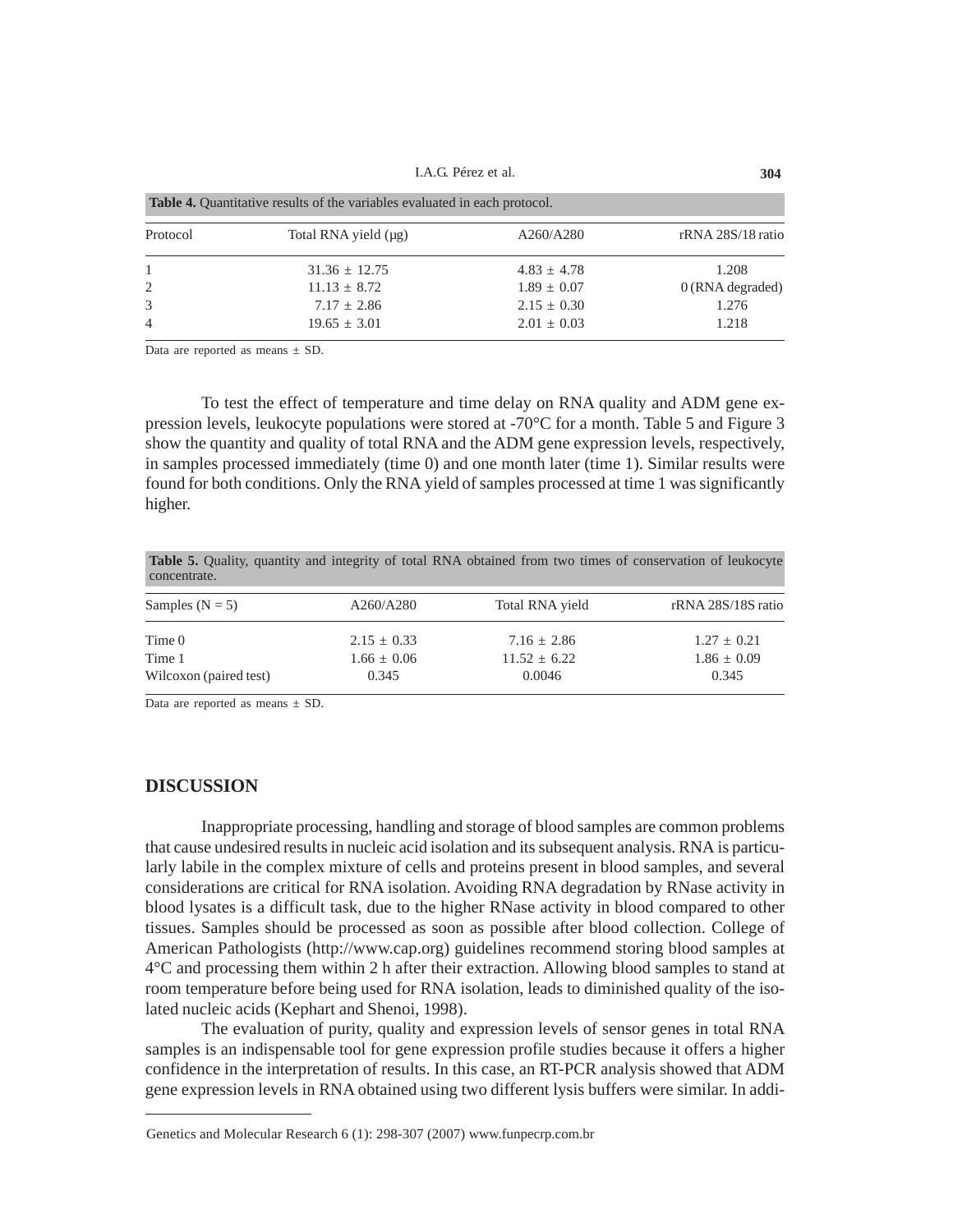

**Figure 3.** *Adrenomedullin* gene expression. **A.** RT-PCR results. *Panel A*: *Adrenomedullin* gene expression (422 bp). *Panel B*: 23KD gene expression (483 bp). *Lines 1-5*: samples obtained in time 0. *Lines 6-10*: samples obtained in time 1. C-: negative control. **B.** Quantification and normalization of the *Adrenomedullin* gene using the 23KD housekeeping gene. Wilcoxon matched pair test;  $N = 5$ ;  $P = 0.50$ .

tion, similar results according to RNA quality and integrity were obtained. In this case, statistical significance was not in accordance with the biological interpretation, due to the mean values being within normal limits (rRNA samples with a 28S/18S ratio >1 indicate high-quality RNA) (Folgueira et al., 2006). These results demonstrate that  $NH<sub>4</sub>Cl$  lysis solution for total RNA extraction could be used for gene expression studies.

On the other hand, different technical variables can produce alterations in the quantity, quality and purity of blood-purified RNA. The time delay between blood drawing and processing is one of these variables, because longer processing times and additional equipment may induce *ex-vivo* changes in the expression of certain transcripts (GeneChip®). Other variables are the amount of blood processed at the same time, and the proportion between blood volume processed and TRI-reagent.

The correlation study demonstrated when blood volume increases and it is processed by one person, the dependent variables increase significantly. That is the case of A260/A280 ratio, which should be within a recommended range, but it increased to very high levels  $(>2.1)$ . An increment in RNA yields, in the number of samples processed, and in the time delay was also observed. However, rRNA 28S/18S ratio showed a tendency to decrease, which should be considered as an indication of total RNA degradation. With appropriate handling, reasonable amounts of high-quality total RNA were isolated using protocols 3 and 4. Additionally, the A260/ A280 ratio (1.7-2.1) for RNA quality assessment offers an important criterion in RNA isolation.

Genetics and Molecular Research 6 (1): 298-307 (2007) www.funpecrp.com.br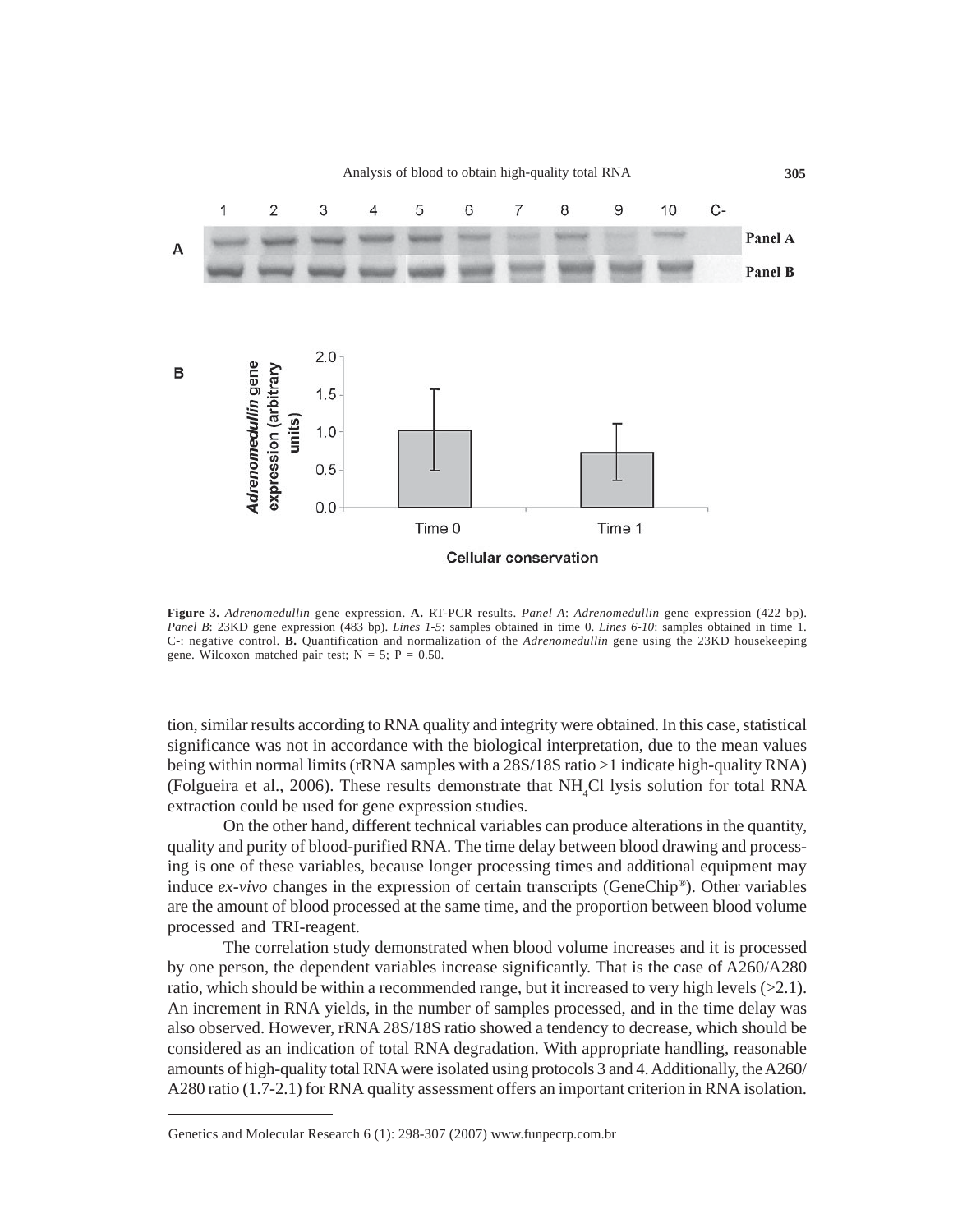#### I.A.G. Pérez et al. **306**

In conclusion, a rapid and effective handling of blood samples is crucial for isolation of highquality RNA, and the same person at the same time may process not more than 10 samples because it may affect the quality of RNA and gene expression (GeneChip®).

Sometimes, the immediate processing of blood samples may be inconvenient or impossible. However, several strategies can be used to improve RNA isolation (Kephart and Shenoi, 1998). Removal of red blood cells is not possible after freezing whole blood samples due to lysis of cells during the freezing process. Under our conditions, red cells were removed from the total blood and the concentrated leukocytes were stored in RNAlater buffer at -70°C for a month to stabilize blood cells prior to RNA extraction. In this sense, this study illustrates that the concentrate of leukocyte cells stored for a month at -70 $\degree$ C (time 1), gave similar results in quality and purity to the samples of RNA purified in time 0.

ADM gene expression showed a tendency to diminish, but the difference was not statistically significant when compared to the samples processed at time 0. The decrease was possibly due to the effect of temperature on cellular homeostasis during storage. For this reason, it is recommended to use other "sentinel" genes to examine the *ex vivo* effect on cellular gene expression in samples stored for months. Moreover, we recommend knowing the quantitative effect that blood sample manipulation will have on the cellular transcriptome.

# **CONCLUSIONS**

The validation of blood samples for their use in differential gene expression studies should be rigorous. The inclusion of new techniques and variables to evaluate blood samples before their use in comparative gene expression studies must be useful to ensure the credibility of the results when sensitive, precise and expensive techniques such as RT-PCR and DNA microarrays are used.

## **ACKNOWLEDGMENTS**

We wish to thank Drs. Ena Infante, Idrian García-García and Hamlet Camacho-Rodriguez (CIGB, Havana, Cuba) for their assistance. Furthermore, we appreciate the important contribution to the manuscript draft provided by Jose A. Galván, from the same center.

## **REFERENCES**

- Burczynski ME and Dorner AJ (2006). Transcriptional profiling of peripheral blood cells in clinical pharmacogenomic studies. *Pharmacogenomics* 7: 187-202.
- Fan H and Hegde PS (2005). The transcriptome in blood: challenges and solutions for robust expression profiling. *Curr. Mol. Med.* 5: 3-10.
- Folgueira MA, Brentani H, Katayama ML, Patrao DF, et al. (2006). Gene expression profiling of clinical stages II and III breast cancer. *Braz. J. Med. Biol. Res.* 39: 1101-1113.
- GeneChip®. An analysis of blood processing methods to prepare samples for GeneChip® expression profiling. Blood RNA isolation methods for GeneChip® expression analysis. [http://www. affymetrix.com/support/technical/technotes/blood\_technote.pdf].
- Kephart D and Shenoi H (1998). Molecular diagnostics: isolation and analysis of RNA from human blood. *Promega Notes Number* 68: 23.
- Klevezas DSL, Martínez-Vázquez IO, Cuevas-Hernández B and Martínez-Soriano JP (2000). Antifreeze solution improves DNA recovery by preserving the integrity of pathogen-infected blood and other tissues. *Clin. Diagn. Lab. Immunol.* 7: 945-946.

Genetics and Molecular Research 6 (1): 298-307 (2007) www.funpecrp.com.br